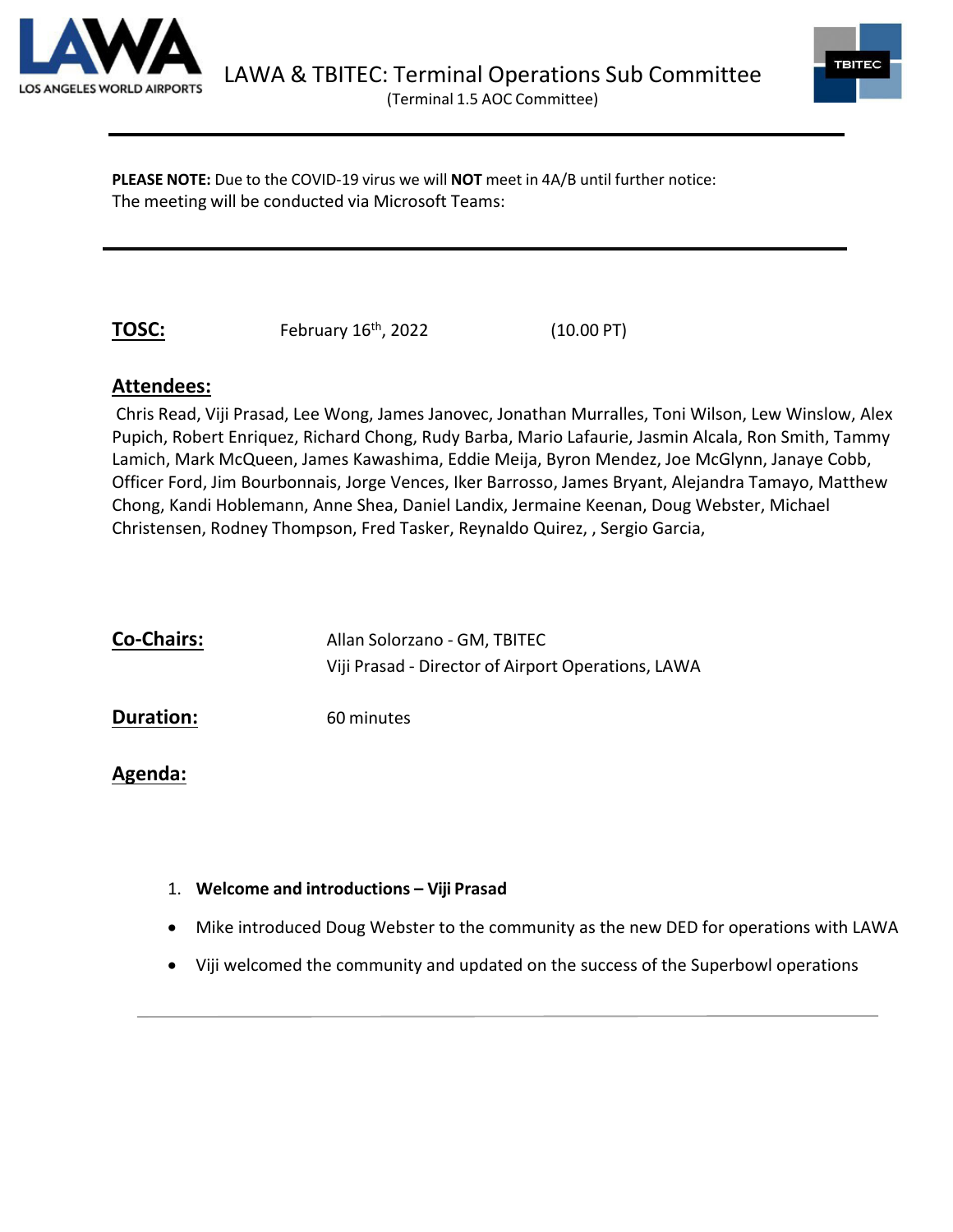### 2. **Safety Performance – Viji Prasad / Lew Winslow**

- Viji stressed the importance of safety being always at the forefront of everybody's mind
- Lew updated the community on new stop signage being installed at Taxiway D8 and in service road areas, these are detailed in the full safety bulletin. Lew updated on works in progress to reduce aircraft cut offs. The next quarterly airfield safety meeting takes place on February 24<sup>th</sup>
- Mike raised a question on the new yield signage being installed and Lew briefed on the works to make safety signage more intuitive
- Noted that jet blast issues around bussing gates have now reduced significantly

#### 3. **Operational update – Viji Prasad**

- Viji updated on operational performance. We are expecting a busy summer with covid numbers and restrictions receding and passenger numbers increasing
- 2 new carriers are coming to LAX, Condor and Air Transat in May 2022
- The new Baggage Operations Sub Committee is being launched in March to work closely with the community on improving baggage operational performance
- Fred updated on the airport performance scorecard noting that OTP improved significantly against December 2021, with January seeing 79% OTP

### 4. **TSA update – Alejandra Tamayo**

• Alejandra updated on passenger numbers, T1 and T5 saw 210k in January and T1.5 saw 52k passengers, there were no big passenger waiting times and on the Superbowl night 6,300 passengers were processed over the weekend. Alejandra made a request to be informed on schedules for the incoming carriers, Rodney confirmed that TSA will be updated

### 5. **Airport Police update – Officer Ford**

• Officer Ford updated on a security breach at T1.5 and praised the response of G2 Secure

#### 6. **Interline baggage update – Ron Smith**

• Kandi updated on interline baggage performance. Next interline conference call is on February 16<sup>th</sup>. VP clarified that numbers for TBIT and TBIT West are combined, Kandi to investigate if these can be separated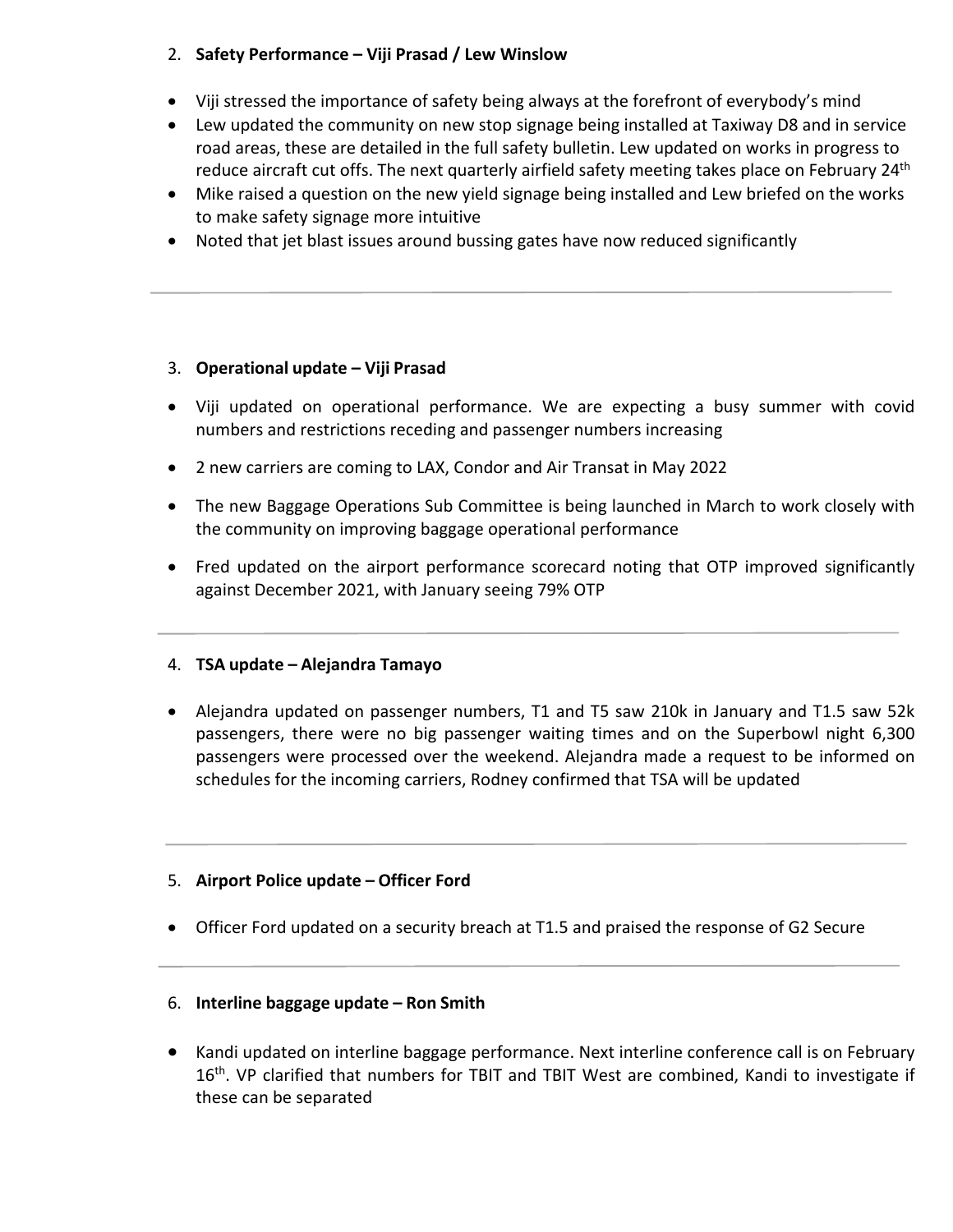#### 7. **Service contract performance scorecard – Fred Tasker**

• Fred updated on the service contract scorecard, noted that we are slightly under target in January on system availability and planned maintenance completed. Dwell times at bussing gates have improved in January

#### 8. **LAWA T1.5 operations update – James Janovec / LAWA Ops Team**

- James updated on terminal operations and construction works. Lamp bridge construction is underway, and impact is being minimized. Works underway for Delta for T2.5 and T3. Delta are moving from T1.5 to T2.5 and the T1.5 to T2 connector will be closed. We have had recent LAFD inspections, and we must all remain vigilant to avoid any blockages of egress routes. Reduction of jet blast and odor issues at bussing gates. Gate 12A modifications underway
- Richard updated on landside operations. Superbowl  $9<sup>th</sup> 14<sup>th</sup>$  saw an uplift of 10% week on week. CTA traffic currently around 70,000 daily. Parking utilization has been good with CTA operating at around 75%. Parking works are almost complete. T3 ped bridge almost complete and 1.5 ped bridge works are upcoming for Feb - April
- Mario was unable to join the call this month
- Rodney updated on the bussing issue raised by James from Allegiant and this is being taken offline with Mario and Viji. In terms of ATM LAX is currently at around 1450 daily, compared to 1900 pre pandemic. 2 new carriers coming to LAX with Air Transat operating 3/ week to Montreal. Summer 22 is looking busy

#### 9. **TBITEC projects update – Jasmin Alcala**

- Jasmin updated on Brock SSE with refinements currently being carried out. Local BSM generator for Allegiant and a pilot of Smart Pass. Full details are contained in the presentation pack
- Janaye updated on the PBB safety works taking place installing prepositioning and anticollision systems, completion is expected in quarter 2. Double sided Cypher locks being installed on PBBs this week. PCA hose right sizing is underway. Full details are contained in the presentation pack